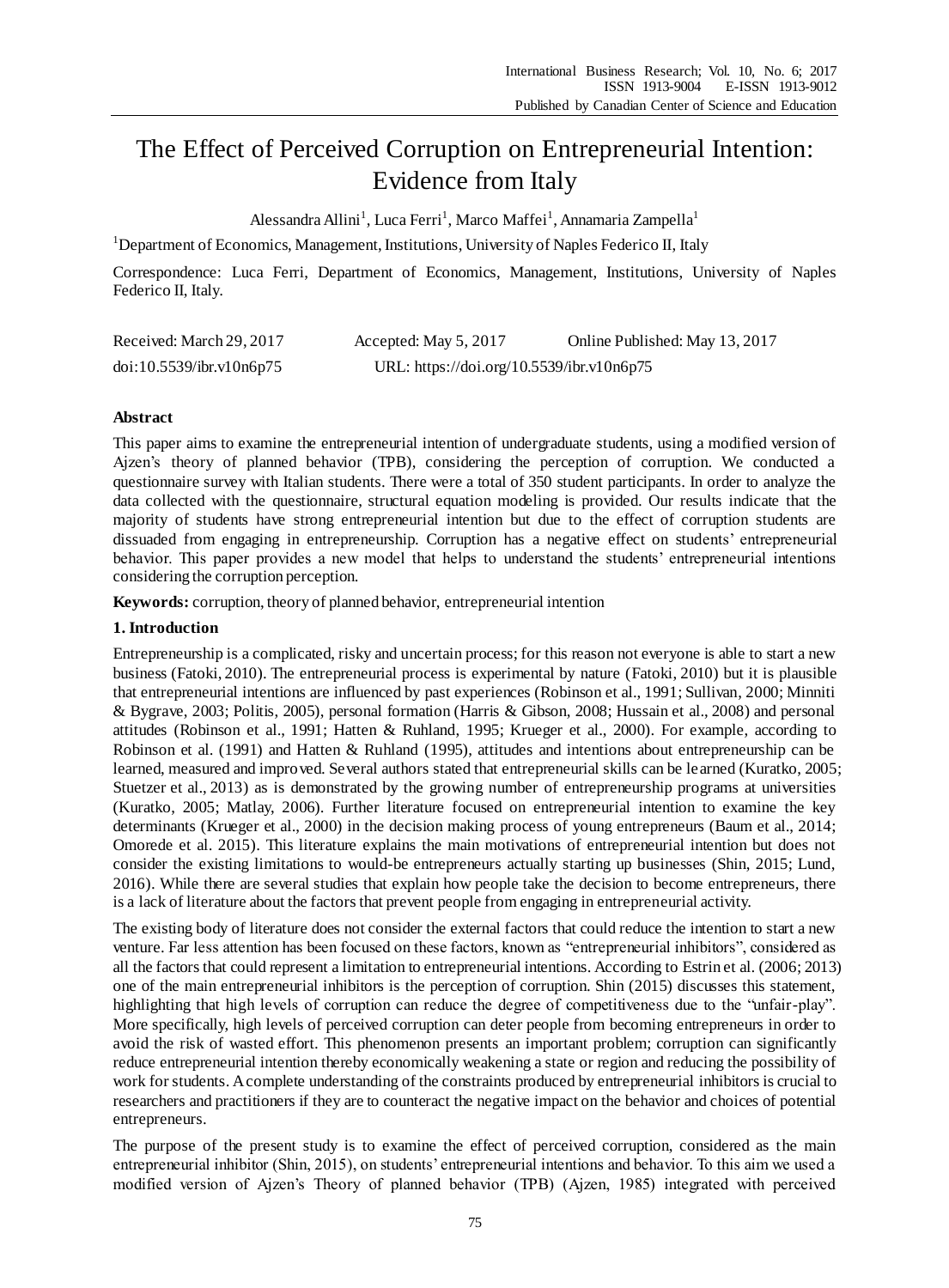corruption. We choose the theory of planned behavior because its predictive force is widely recognized in previous research (Fayolle & Liñán, 2014; Kautonen et al., 2011, 2015).

The paper is organized as follows: Section 2 provides a review of the literature about entrepreneurial intention, corruption and theory of planned behavior. Section 3 describes the methodology used for our research. Section 4 presents the research results and the discussion. Finally, Section 5 provides the conclusions.

## **2. Literature Review**

#### *2.1 Entrepreneurial Intention*

There are numerous definitions ascribed to the term "entrepreneurship" (Covin & Slevin, 1991; Bruyat & Julien, 2001), ranging from the specific, starting one's own business, to the abstract, a work attitude that emphasizes self-reliance, initiative, innovativeness, and risk-taking (Gartner, 1990; Montano & Kasprzyk, 2015). Nowadays, shifts in the socio-economic landscape have left fewer opportunities for continuous employment. This has caused a radical change in individual work preferences, with many now favoring self-reliant employment options (Baruch, 2004; Gibb, 2002; Hall, 2002). Further literature about entrepreneurial intention has focused on issues such as social contexts (Martin & Osberg, 2007; Abu-Saifan, 2012), personality traits (Zhao & Seibert, 2006; Aranha et al., 2017) and personal experiences (Zhao et al., 2005) to explain the reasoning behind and individual's intention to become an entrepreneur (Dyer, 1994; Henderson & Robertson, 1999; Henry et al., 2005; Gozukara & Colakoglu, 2015). Moreover, much of the research that seeks to explain entrepreneurial intentions (EI) is flawed (Mitchell et al., 2007). Many researchers have focused on the prediction of entrepreneurial intentions (EI) rather than on the realization. For example, Zhao et al. (2005) found that entrepreneurial intentions are strongly related to personal attitude and to self-perception.

## *2.2 Corruption Perception*

According to Everett et al. (2007), the main entrepreneurial inhibitor is the perception of corruption. We currently live amidst a "corruption eruption" (Glynn et al., 1997; Everett et al., 2007); several authors claim that this is a moment of crisis that could have many pernicious consequences (Fjeldstad & Tungodden, 2003) such as loss of government revenue (Stapenhurst & Sedigh, 1999; Fjeldstad & Tungodden, 2003; Everett et al., 2007), costs for businesses that engage in corruption and missed opportunities for those that do not (Caiden et al., 2001). Corruption represents a distortion in standards of merit that reduce the respect for law, resulting in higher investment for public sector and firms, and a lower quality of services (Hamir, 1999; Everett et al. 2007). This definition was used also by Estrin et al. (2013), which stated that corruption is an informal institution negatively associated with economic variables such as gross domestic product per capita (GDP) (Kaufman and Kraay, 2006; Estrin et al, 2013; Quazi et al., 2014), income equality (Carmignani, 2005) and total factor productivity (Lambsdorff, 2003). What should be noted is that, despite these different definitions, there is an overwhelming consensus in the literature of the disruptive power that corruption has over economic systems. According to Melgar et al. (2010), corruption perception is cultural phenomena that depends on a deviation from the social understanding of the rules. Indeed, it depends on personal and moral values and reflects the propensity of people to pay in order to receive something illegal. Corruption does not directly reflect the degree of perceived corruption. High levels of corruption perception could have more devastating effects than corruption itself, generating a social phenomenon known as "culture of distrust" (Melgar et al., 2010). In this situation corruption perception can create "demotivation" in doing something between people. This demotivation can be translated to market inequality (Gupta et al., 2002) and thus lower entrepreneurial intentions. This idea was shared by Azmat and Samaratunge (2004) according whom corruption represents the most corrosive bottleneck afflicting economic and social growth worldwide. Griffiths et al. (2009) demonstrate that corruption considerably reduces the interest and desirability to start a new business activity. Many other authors have highlighted the problems created by corruption in different counties; acts of fraud (Cohen et al., 2010; Chwastiak, 2013), health and safety violations (Radin & Calkins, 2006), and tax evasion (Everett et al., 2007; Otusanya, 2011) are just few examples of activities that privilege self-interests over social ones. Corruption is an environmental factor that should have negative effect on people's actions. In this research we will focus on the effects of corruption perception on the students motivation to be entrepreneurs.

## *2.3 Theory of Planned Behavior and Hypothesis Development*

Literature about entrepreneurial intent has been studied mainly using two models: the model of the entrepreneurial event (SEE) (Shapero & Sokol, 1982) and the theory of planned behavior (TPB) (Ajzen, 1985). The SEE focuses on the individual by including a measure of proactiveness whereas the TPB focuses on the environment by detailing the social setting to contextualize the behavior. For this reason TPB is widely used in literature about entrepreneurial intentions. Several studies used this model because it considers the effects of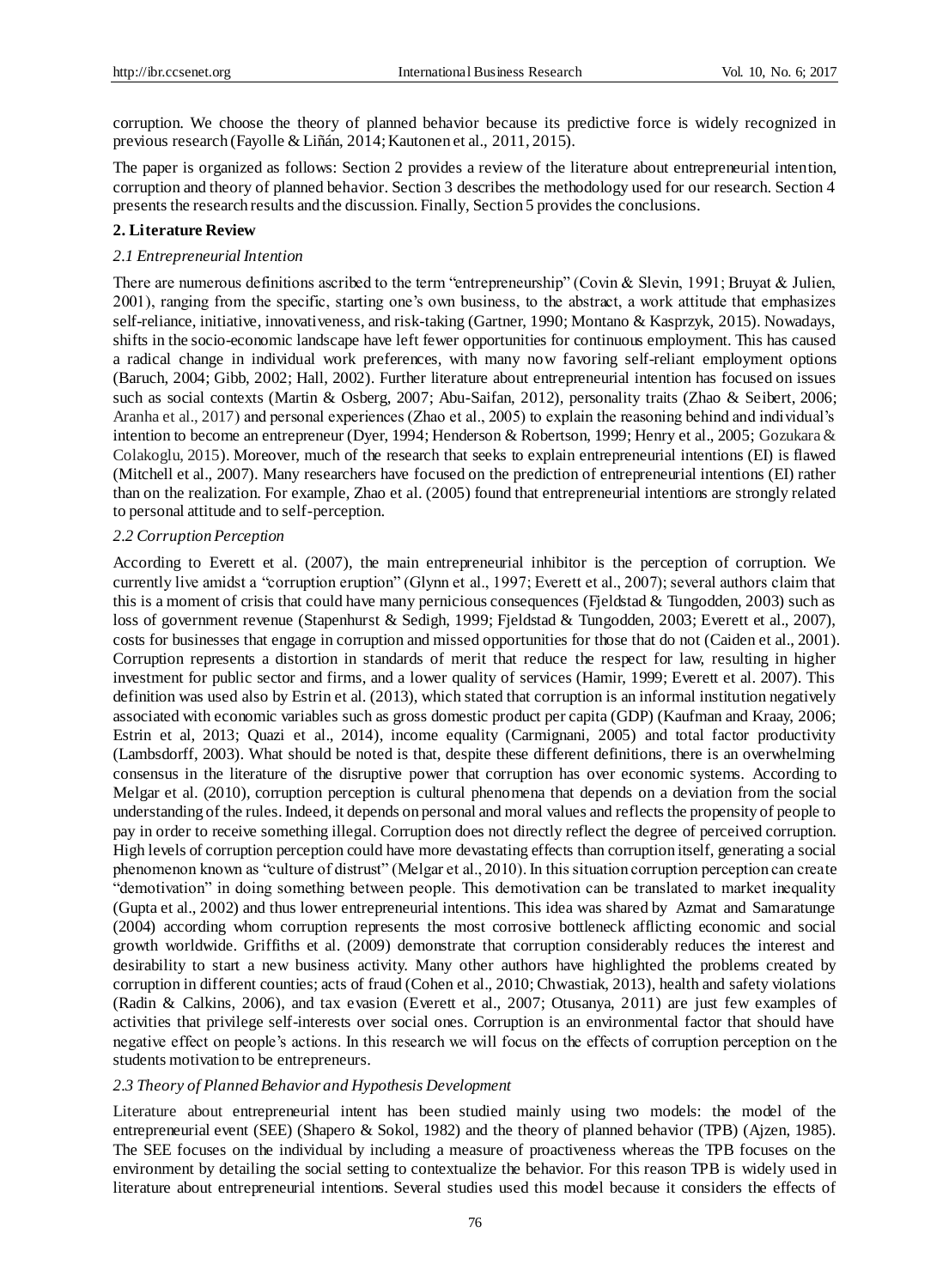social and other external variables on individual behavior. The theory of planned behavior argues that there are three precursors (constructs) to intentions, intentions being the antecedent to behavior (Ajzen, 1985). The precursors are: personal attitude toward the behavior, perceived social norms, and perceived behavioral control. The first and the second reflect the perceived desirability of performing the behavior, while the third reflects perceptions that the behavior is personally controllable. Perceived behavioral control reflects the perceived feasibility of performing the behavior and is thus related to perceptions of situational competence (self-efficacy). TPB details the precursors of each of these attitudes. Indeed, attitude has a behavioral component (i.e. affective and cognitive components) that consists of predispositions to behave in a particular manner (Shaver, 1987). In order to provide a complete view of the theory of planned behavior we provide figure 1.



Figure 1. Ajzen's Theory of planned behavior (1985)

With reference to the attitude, this construct shows the perceptions of the personal desirability of performing the behavior (Zhao et al., 2005). Attitude depends on individual expectations and beliefs about the outcomes of the behavior. This construct allows us to measure the expectations of people in the sample about theirs ability in doing something (Shapero & Sokol, 1982). More specifically, it is referred to the degree to which a person has a favorable evaluation of the behavior in question (Ajzen, 1985). Individuals form attitudes about a particular behavior by associating the behavior with the likely outcome that will result. If the outcomes are largely desirable, there will be a stronger intention to perform the behavior. In the case of entrepreneurial intention, attitude toward the behavior can be considered as the desirability of creating a new firm. In the entrepreneurial context, a positive perception of expected outcomes is typically associated with the act of starting one's own business (Shapero & Sokol, 1982; Zhao et al. 2005; Shook & Bratianu, 2010; Montano & Kasprzyk, 2015; Di Paola et al., 2016). Based on cited authors, the following hypothesis can be advanced:

## *H1 : The attitude toward the behavior is positively related to entrepreneurial intention.*

With reference to the perceived social norms (or normative beliefs), this construct allows to understand the importance of the perceptions of performing a particular behavior (Ajzen, 1985). For example, consider the family expectations about the desirability of becoming a doctor, an accountant or an entrepreneur. However, these normative beliefs also depend on the strength of the motivation to comply with them (Ajzen, 1985). Subjective norms can have different effect on behavioral intention. The research findings about the effect of subjective norms on entrepreneurial intent have been mixed. Krueger et al. (2000) found that the effect of social support is not related to entrepreneurial intent in for North-American students. Autio & Arcs (2001) and Liñán & Chen (2009) carried out a comparative study and also found that social support is weakly correlated with entrepreneurial intent in American students however the opposite is true for Scandinavian students. It should be noted that in contexts with more uncertainty, social support should be an important factor with a significant effect on entrepreneurial intent. It can be stated that students with higher support have more possibility to become entrepreneur. On the basis of further literature, we can state the following hypothesis:

## *H2 : Subjective norm is positively related to entrepreneurial intention.*

Perceived behavioral control (PBC) indicates the perceived self-efficacy of the individual or the individual's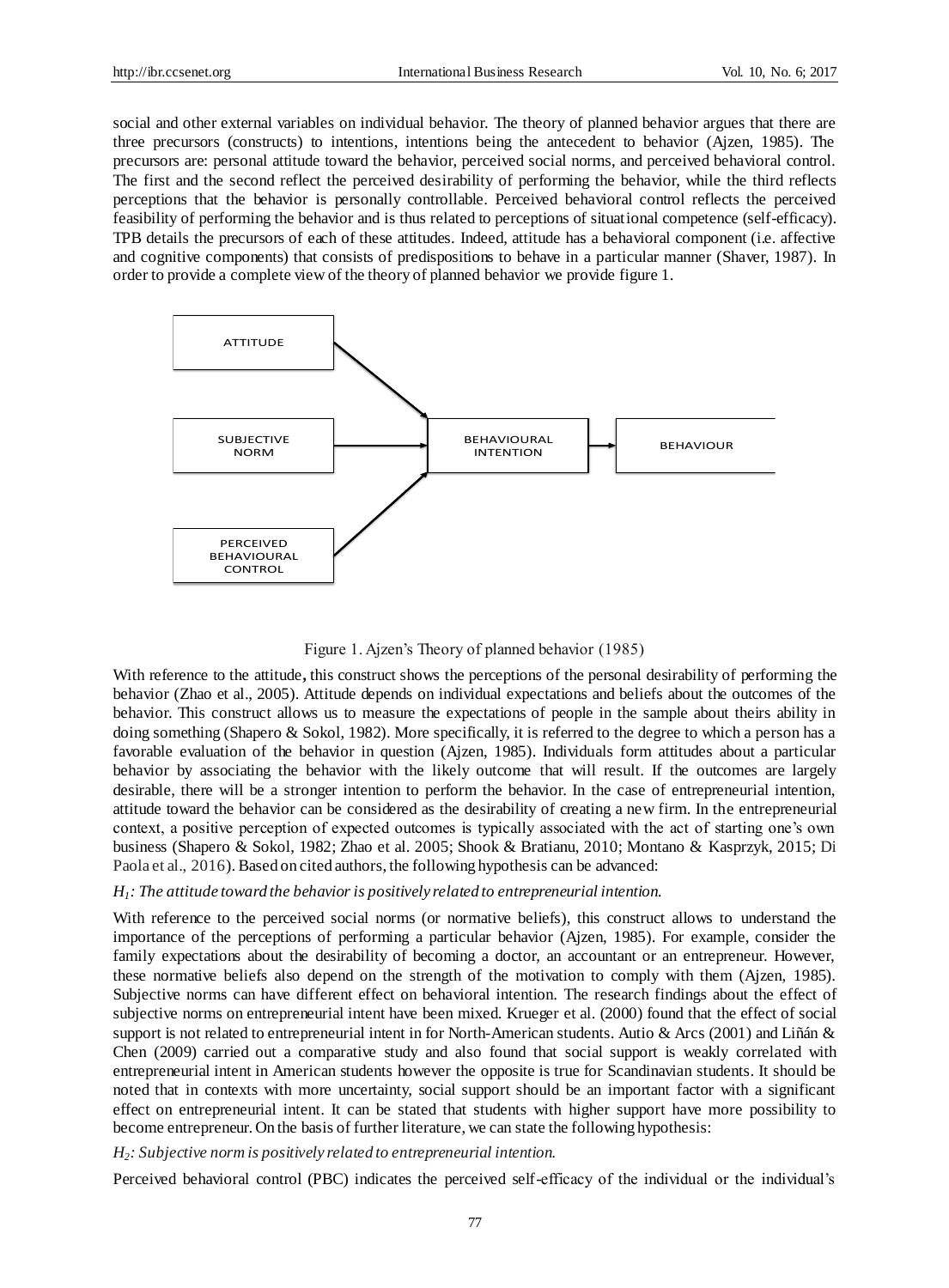perceived ability to execute a goal behavior (i.e. to became entrepreneur) (Ajzen, 1985). Self-efficacy is linked to initiating and persisting with the behavior under uncertainty, to setting higher goals, and to reducing threat-rigidity and learned helplessness (Bandura 1986). This construct is important because situational controllability is strongly related to self-perception (Dutton & Ashford, 1993; Krueger & Braezeal, 1994; Harackiewicz et al., 2002; Kolvereid & Isaksen, 2006) and to self-efficacy (Krueger & Dickson, 1994). Entrepreneurship researchers largely ignore the concept of self-efficacy despite its importance in predicting specific behaviors (Strecher et al., 1986; Harackiewicz et al., 2002). Self-efficacy has been associated with opportunity recognition and risk-taking (Krueger & Dickson, 1994; Krueger et al., 2000; Di Paola et al., 2016) as well as career choice (Bandura, 1986; Harackiewicz et al., 2002; Turker & Selcuk, 2009). On the basis of further literature, we can state the following hypothesis:

# *H3 : Perceived behavioural control is positively related to entrepreneurial intention.*

We integrated TPB with perceived corruption. As stated by other authors (Griffiths et al, 2009) perceived corruption is an external factor that can restrict entrepreneurial activity. Corruption is not only a social pathology but also an economic and political problem (Sevuktekin et al., 2010; Spanò et al., 2016). It includes all activities that abuse public positions for personal use and all situations in which the personal interest prevails over the public one. It can occur in different sectors such as economic (trade policy and privatization), legal (rule of law, independence of judiciary), bureaucratic, administrative and transnational factors, civil liberties, and press freedoms (Li & Bray, 2007; Sevuktekin et al. 2010; Spanò et al., 2017). A strong perception of corruption can create demotivation and cause people to be reluctant about becoming entrepreneurs. People with strong personal values could decide to avoid the problems arising from corrupted systems by choosing to not be self-employed or entrepreneurs.

In Italy, corruption is perceived as a prevalent phenomenon (D'Onza et al. 2016; Spanò et al., 2016; Spanò et al., 2017). Corruption is considered as a major problem in the public sector with certain business activities slowing down the economic growth. The high degree of corruption in Italy is strongly perceived across Europe; the 2014 Transparency International Survey ranked Italy as 69 out of 177 for the degree of perceived corruption. This data has great importance because a high perception of corruption can inhibited entrepreneurial activity (Shin, 2015). According to the author, high levels of corruption means that the playing field is not even therefore it is difficult for firms to reach success and more difficult for new entrepreneurs to establish their ventures so they can decide to not start a new venture at all. According to this statement we can state the following hypotheses:

*H.<sup>4</sup> Corruption perception has a strong negative effect on students' intention to be entrepreneurs* 

## *H.<sup>5</sup> Corruption perception has a strong negative effect on students' entrepreneurial behavior*

The following image shows our model that integrates the theory of planned behavior integrated with perceived corruption.



Figure 2. Theory of Planned behavior integrated with corruption perception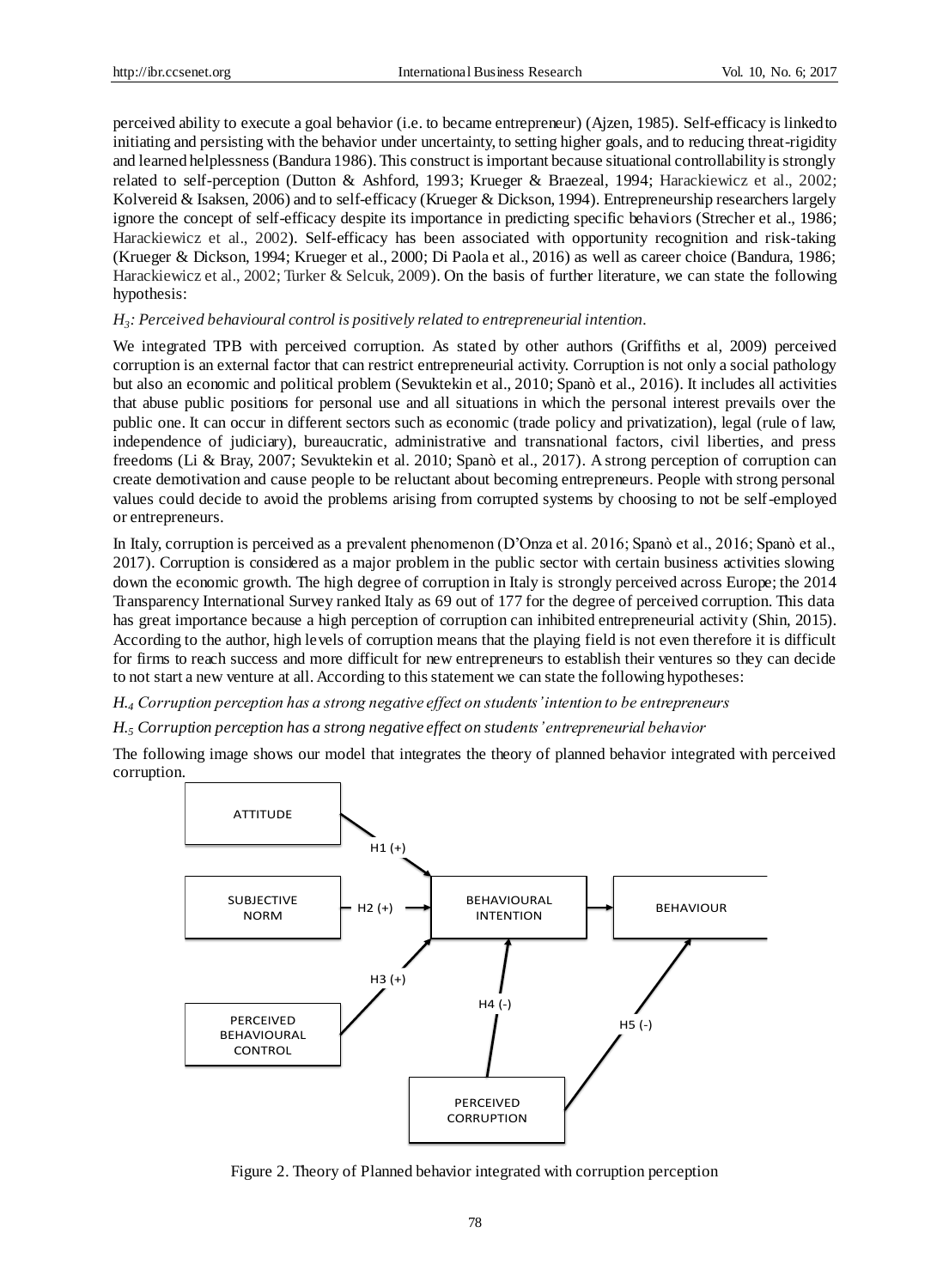## **3. Methodology**

#### *3.1 The Questionnaire*

Using the Ajzen's TPB (1985) as a base, we carried out a questionnaire survey in order to understand the students' intentions to be entrepreneurs considering their perceptions of corruption. The questionnaire was divided into three parts. The first part contained the personal data of the students interviewed. The second part covered the TPB dimensions using 42 different questions: 10 questions for attitude, 10 for subjective norm, 10 for perceived behavioral control, nine for behavioral intentions, and three for behavior. The third part covered the corruption perception between students with three questions. All the questions were quantified using a four-point Likert Scale set from four (strongly agree) to one (strongly disagree). The questionnaire was designed taking into account Ajzen's (1985) approach. We employed an even scale in order to avoid the risk of central bias (Caldarelli et al., 2016). After this design phase, we disseminated the questionnaire to an initial sample of 45 subjects in order to test the scale.

## *3.2 Scale Validation*

To ensure consistency and unidimensionality of the scales, we used the same approach as Gangwar et al. (2014). First of all, we carried out an initial reliability study and an exploratory factor analysis of principal components (PCA) (Hu & Bentler, 1995, 1998, 1999; Byrne, 2013; Brown, 2015). This procedure was used to suppress indicators with a correlation lower than 0.3, or whose exclusion increased the Cronbach's Alpha value, which should not be lower than 0.7 (Bland and Altman, 1997). On this basis, we eliminated two factors of SN and one factor of PBC. No other factors were eliminated. Our tests show alpha values of 0.924 for ATT, 0.87 for SN, 0.898 for PBC and 0.861 for CORR. BI and BEHA got acceptable alpha values (0.88 and 0.832). Furthermore, we carried out an exploratory factor analysis using varimax rotation with Kaiser normalization (Kaiser, 1970; McDonald, 1981; Byrd, 2000) in order to verify if all the concepts were formed by just one factor. These factors explain more than 55% of the variance for all factors and it is valuable acceptable.

## *3.3 Questionnaire Dissemination and Final Sample*

After the validation step, the survey was manually disseminated to a sample of 400 business students covering three different Italian universities. We chose business students because of their attitude to be entrepreneurs (Harris & Gibson, 2008). Sample groups were randomly selected during lessons. We disseminated the survey manually in order to avoid the difficulties of obtaining replies associated with other means of communication (I.e.: email, social media, etc.) (Min & Galle, 2003). The dissemination phase lasted for two months. After removing the incomplete forms, we reached a final sample of 350 students with a response rate of 87.5%.

#### **4. Results and Discussion**

The current study used Warp PLS and Stata to analyze the data. Following Anderson & Gerbing (1988), we carried out a Confirmatory Factor Analysis (CFA) for the assessment of the model adequacy and used Structural Equation Modeling (SEM) to test causal relationships (Hair et al., 1998).

We assessed model goodness-of-fit and quality indices. We carried out the chi-square. This test is widely used to assesses the adequacy of a model; the test results indicate the ability of the model to reflect variance and covariance of the data (Byrne, 2013; Hosmer et al. 2013). To avoid the bias of "sample size" we carried out other fit indices such as goodness of fit index (GFI), adjusted goodness-of-fit index (AGFI), comparative fit index (CFI), normed fit index (NFI), relative fit index (RFI), average block VIF (AVIF), average full collinearity VIF (AFVIF), average path coefficient (APC) and average adjusted R-square. The results of structural equation modeling obtained for the proposed conceptual model revealed a ratio of chi-square of 557 with  $p < 0.001$ .

We obtained the following results: a goodness-of-fit index (GFI) of 0.91 (ideal > 0.90), adjusted goodness-of-fit index (AGFI) of 0.83 (considered good if  $> 0.8$ ), comparative fit index (CFI) of 0.93 (ideal if  $> 0.9$ ), normed fit index (NFI) of 0.91 (ideal if  $> 0.9$ ), relative fit index (RFI) of 0.90 (ideal if  $> 0.9$ ) and, finally, root mean square error of approximation (RMSEA) of  $0.05$  (ideal  $< 0.08$ ). We also carried out the average block VIF (AVIF) obtaining a result of 1.567 (considered acceptable if  $\leq$  5, ideally  $\leq$  3.3), the average full collinearity VIF (AFVIF) was 2.012 (acceptable with values less or equal to 5, ideally  $\leq$  3.3). Finally we have a R-squared contribution ratio (RSCR) of 1.000 (acceptable if  $>= 0.9$ , ideally = 1). The index of fit indicates a good model fit (Bagozzi et al., 1991; Hair and et al., 1998, 1999; Henseler et al., 2015) suggesting that the overall model fit is acceptable.

In order to understand the model prediction capacity, we carried a measure of average adjusted R-squared (AARS). It was of 0.454 (with  $p < 0.001$ ) meaning that the variables used explain 45.4% of the total variance or entrepreneurial intention. After the test of the goodness of fit, we carried out a structural equation modeling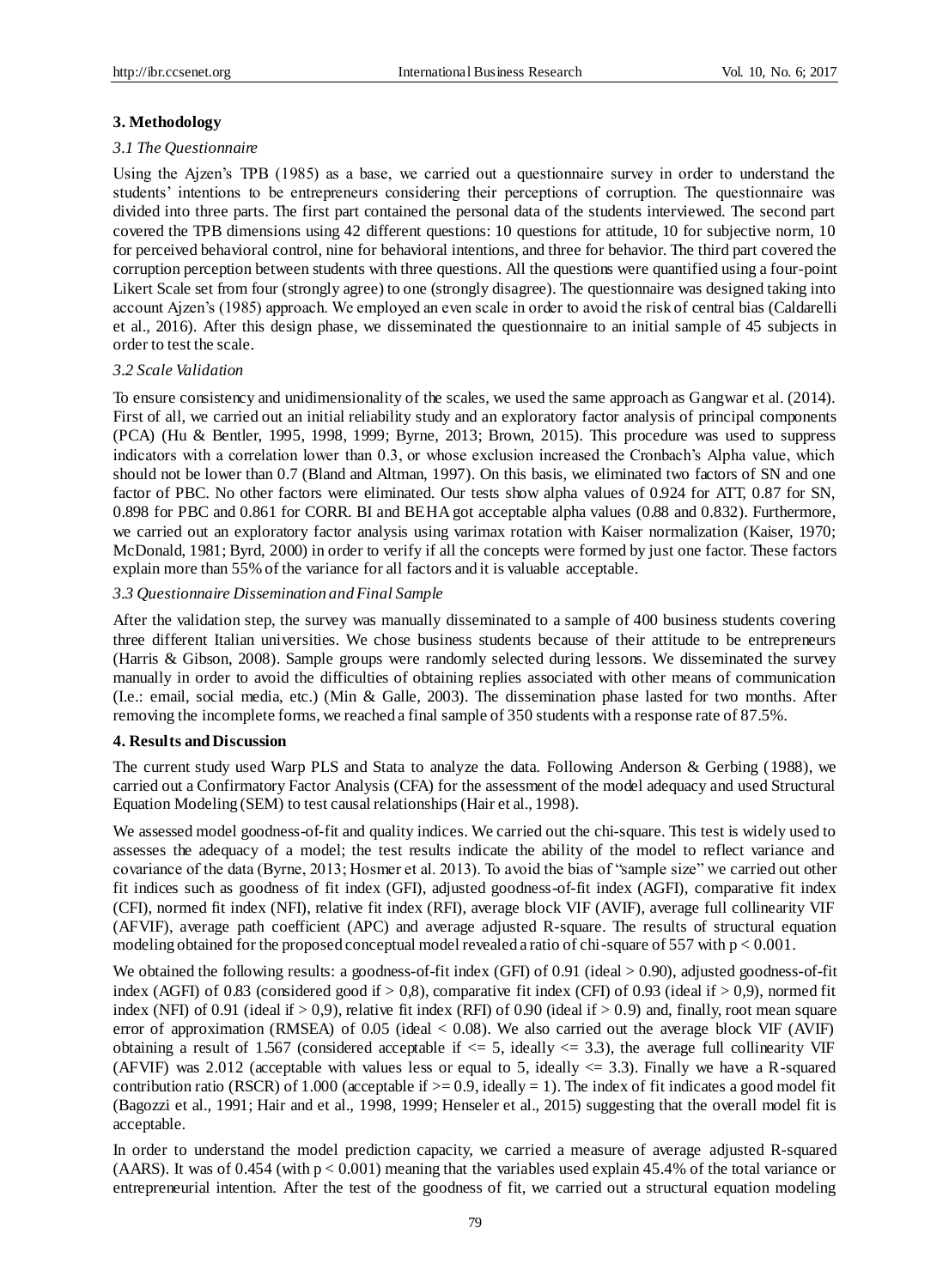(SEM) (Bagozzi et al., 1991). The following figure (Figure 3) and table (Table 2) show the results of the structural equation model and the findings in light of the formulated hypothesis.



Figure 3. Results of structural equation model

| No.            | <b>Hypothesis</b>                                      | <b>Path Coefficient</b> | <b>Findings</b> |
|----------------|--------------------------------------------------------|-------------------------|-----------------|
| H1             | The attitude toward the behavior is positively related | 0.12                    | Supported       |
|                | to entrepreneurial intention.                          |                         | p < 0.01        |
| H <sub>2</sub> | Subjective norm is positively related to               | 0.40                    | Supported       |
|                | entrepreneurial intention.                             |                         | p < 0.01        |
| H <sub>3</sub> | Perceived behavioral control is positively related to  | 0.25                    | Supported       |
|                | entrepreneurial intention.                             |                         | p < 0.01        |
| <b>H4</b>      | Corruption perception has a strong negative effect on  | $-0.37$                 | Supported       |
|                | students intention to be entrepreneurs                 |                         | p < 0.01        |
| H <sub>5</sub> | Corruption perception has a strong negative effect on  | $-0.68$                 | Supported       |
|                | students entrepreneurial behavior                      |                         | p < 0.01        |

Attitude (ATT) has a low positive effect on entrepreneurial intentions (EI) ( $b = 0.12$  with  $p < 0.01$ ). This means that the personal perception to perform the behavior does not have a strong effect on students' intentions to become entrepreneurs. Our results concur with Davidsson (1995), but disagree with Douglas & Shepherd (2002). Phan et al. (2002) found that ATT should be the stronger predictor of interest in self-employment and entrepreneurship. Despite a weak correlation between ATT and (EI), there is a strong entrepreneurial intention in Italian students. Other studies show a low path coefficient for ATT that it is considered as a poor predictor. The main reason for this is that attitude includes the students' preference for self-employment so, in a difficult context, they may prefer to make their own luck and become self-employed (Van Gelderen et al., 2008). Thus, hypothesis 1 is fully supported.

With reference to subjective norm (SN), our results show a strong and statistically significant relationship with entrepreneurial intentions ( $b = 0.40$  with  $p < 0.01$ ). SN is the main factor that indicates the students' intentions to be entrepreneurs. These results are not in agreement with the conclusions drawn by Turker & Selcuk (2009), according which social support does not have a great impact on entrepreneurial intentions and behavior. A possible explanation of these divergent results is that in Italy there is a lot of social pressure exercised by the people that students consider to be important in their lives, perhaps more so that many other countries. Our findings reveal that Italian students place great importance on the perceptions of what the people close to them (i.e. their families) think about engaging in entrepreneurial activity. Italian students could decide to be entrepreneurs if they perceived strong social support. This happens because students can have the "fear of failure" which can be partially mitigated by the support of the social group. Therefore, hypothesis 2 is supported.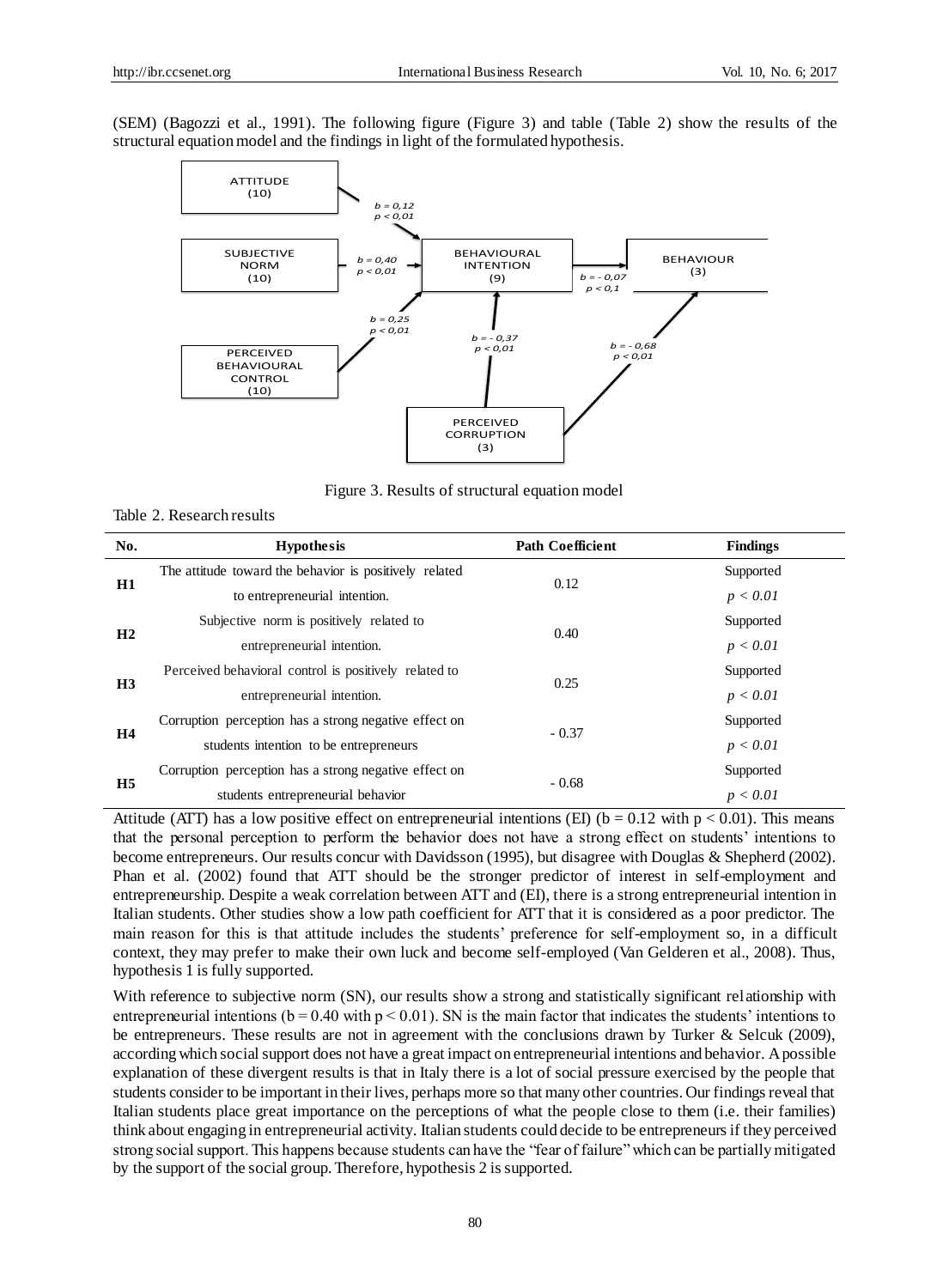We found that perceived behavioral control (PBC) has a positive relationship with entrepreneurial intentions ( $b =$ 0.25 with  $p > 0.01$ ). According to these results the students have a good degree of the perceived ability to reach a pre-set goal. More specifically, Italian students have a good perception of their self-efficacy and, in their own opinions; they have the capacity to be entrepreneurs. Other empirical evidence (Bagozzi & Kimmel, 1995; Armitage & Conner, 2001) demonstrates that the PBC is closely associated with commitment measures, such as behavioral expectations. Hypothesis 3 is supported.

Finally, with reference to perceived corruption (CORR) our results show the existence of a strong and statistically relevant relation with behavioral intention (BI) ( $b = -0.37$  with  $p < 0.01$ ) and with behavior (BEHA) ( $b = -0.68$ ) with  $p < 0.01$ ). These results reinforce the position of Melgar et al. (2010) and Enstrin et al. (2013) that corruption can be an inhibitor to entrepreneurial intention. Also, our results agree with the general idea according whom Italian students are limited in their work choices by "external variables". Indeed, our results show that the perceived level of corruption significantly reduces the behavioral intention so it is possible to state that corruption damages significantly the entrepreneurial activity of a region (Spanò et al., 2017). Also, it is possible to state that with a higher level of corruption perception there is a lower intention to become an entrepreneur. This statement is compliant with the findings of Azmat and Samaratunge (2004) and Cohen et al. (2010). As result, hypotheses 4 and 5 are fully supported.

## **5. Conclusions**

This study investigates the effect of the perception of corruption on students' intentions to become entrepreneurs. While there are several studies that examined the determinants of entrepreneurial intentions there is a lack of research focusing on the relationship between entrepreneurial intentions and the entrepreneurial inhibitors. In this study we aim to fill this gap, using the theory of planned behavior integrated with corruption perception. We test the model on a sample of 350 Italian students.

Our results demonstrate that the perceived level of corruption has a negative effect on entrepreneurial intentions, significantly reducing entrepreneurial behavior. This means that, in the Italian context, the perception of corruption significantly reduces students' intention to be entrepreneurs (or self-employed). Furthermore, our results show that subjective norm is the main factor contributing to Italian students' entrepreneurial intentions. Also, our results show that subjective norms (SN) and perceived behavioral control (PBC) are significant predictors of individual motivations to engage in entrepreneurial activity. These results concur with previous scholarly research and also contribute further knowledge about entrepreneurial inhibitors. We found a significant drop in entrepreneurial intention upon introducing the perceived corruption. These results indicate that students are not interested in entrepreneurial careers while the degree of perceived corruption is high. A possible explanation of this phenomenon is that, despite the existence of strong social support, Italian students are not interested in starting a new venture if they know that there is an unfair play due to the existence of a strong corruption.

This study has several implications for regulators and researchers.

For regulators, the results of this study can shed light on some important issues related to entrepreneurial intentions in Italy. On one hand, we show that SN and PBC have a significant influence on behavioral intentions (BI), revealing a good personal propensity of students to be entrepreneurs. However, on the other hand our findings show that perception of corruption causes a drop in students' entrepreneurial behavior. This finding is particularly important for regulators because it highlights the need to take action towards reducing the level of corruption to support economic development through the start-up of new businesses.

For researchers, this study attempts to introduce a new variable in the theory of planned behavior (Ajzen, 1985). Hence, the proposed model makes an important contribution to the literature on entrepreneurial intention by adding entrepreneurial inhibitors as a new variable to the existing model. Furthermore, this study provides initial evidence to develop a deeper understanding of the causal relationship between entrepreneurial intentions and inhibitors.

This study has two main limitations. Firstly, although behavioral intention is the most important predictor of intention (Armitage & Conner, 2001; Ajzen, 1991; Ajzen & Fishbein, 1980), this intention does not always translate to actual behavior (De Groot & Steg, 2007). This is a typical limitation of the theory of planned behavior. Secondly, our conclusions are based on cross-sectional data and thus our model represents only a snapshot of the actual situation. In future research, we should expand our present model by using a longitudinal study to investigate students' entrepreneurial intentions during different time periods, thus allowing us to make comparisons and provide greater insight into the phenomenon. Lastly, there could be cultural and national limitations to these findings due to cultural differences such as personal values, personal skills. This issue requires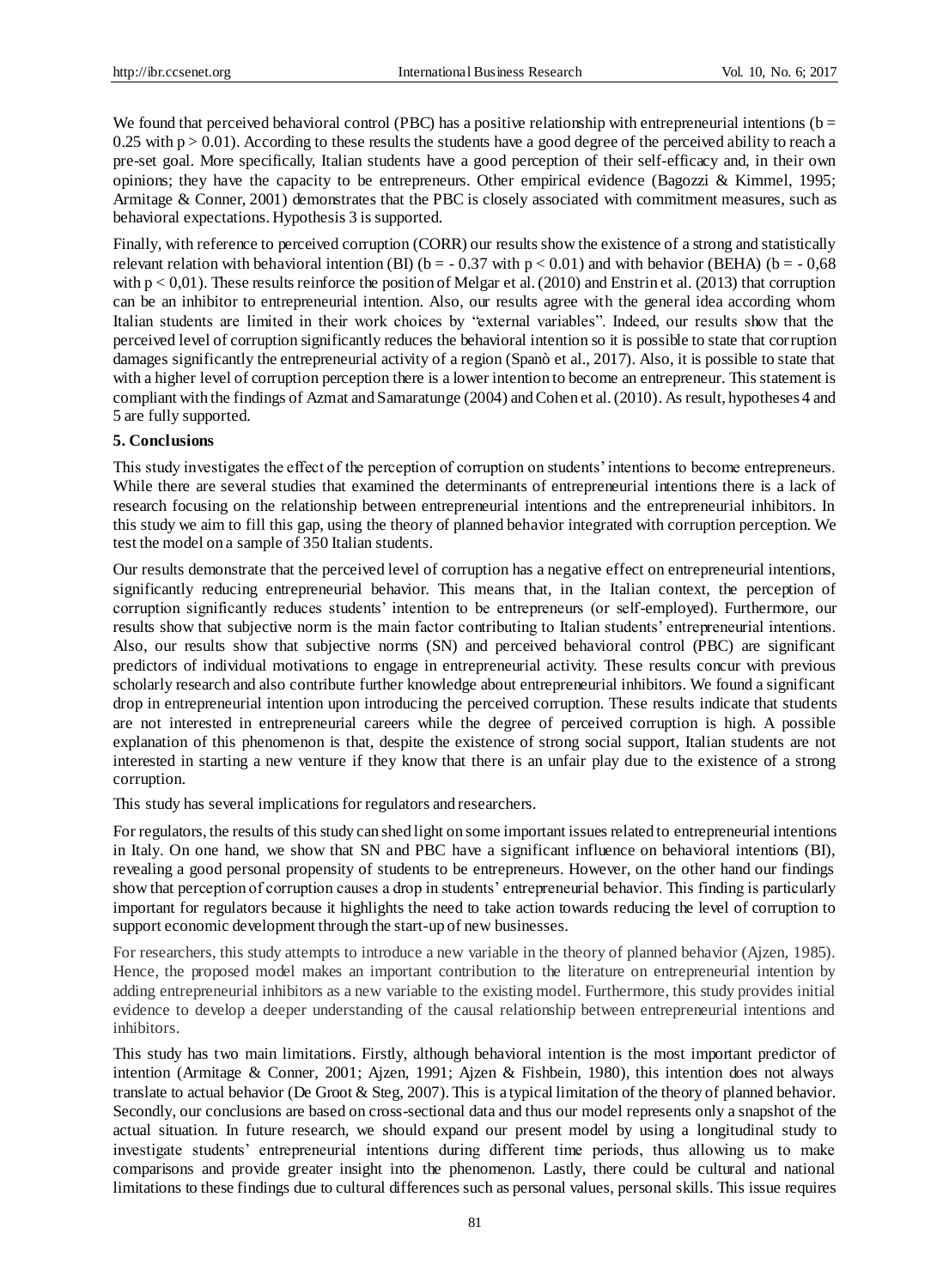further investigation; it will be helpful to replicate this study on a wider scale with different national cultures in order to diversify the findings.

## **References**

- Abu-Saifan, S. (2012). Social entrepreneurship: definition and boundaries. *Technology Innovation Management Review*, *2*(2).
- Ajzen, I. (1985). From intentions to actions: A theory of planned behavior. In Action control (pp. 11-39). Springer Berlin Heidelberg. https://doi.org/10.1007/978-3-642-69746-3\_2
- Ajzen, I. (1991). Organizational behavior and human decision process. *The Theory of Planned Behavior, 50*(2), 179-211.
- Anderson, J. C., & Gerbing, D. W. (1988). Structural equation modeling in practice: A review and recommended two-step approach. *Psychological bulletin*, *103*(3), 411. https://doi.org/10.1037/0033-2909.103.3.411
- Aranha, E. A., Garcia, N. A. P., & Dos Santos, P. H. (2017). Fostering Entrepreneurship, Creativity and Innovation in Cities. *International Business Research*, *10*(4), 92. https://doi.org/10.5539/ibr.v10n4p92
- Armitage, C. J., & Conner, M. (2001). Efficacy of the theory of planned behaviour: A meta‐analytic review. *British journal of social psychology*, *40*(4), 471-499. https://doi.org/10.1348/014466601164939
- Autio, E., & Acs, Z. (2010). Intellectual property protection and the formation of entrepreneurial growth aspirations. *Strategic Entrepreneurship Journal*, *4*(3), 234-251. https://doi.org/10.1002/sej.93
- Azmat, F., & Samaratunge, R. (2009). Responsible entrepreneurship in developing countries: Understanding the realities and complexities. *Journal of Business Ethics*, *90*(3), 437-452. https://doi.org/10.1007/s10551-009-0054-8
- Bagozzi, R. P., & Kimmel, S. K. (1995). A comparison of leading theories for the prediction of goal‐directed behaviours. *British Journal of Social Psychology*, *34*(4), 437-461. https://doi.org/10.1111/j.2044-8309.1995.tb01076.x
- Bagozzi, R. P., Yi, Y., & Phillips, L. W. (1991). Assessing construct validity in organizational research. *Administrative science quarterly*, 421-458. https://doi.org/10.2307/2393203
- Bandura, A. (1986). The explanatory and predictive scope of self-efficacy theory. *Journal of social and clinical psychology*, *4*(3), 359-373. https://doi.org/10.1521/jscp.1986.4.3.359
- Baruch, Y. (2004). Transforming careers: from linear to multidirectional career paths: organizational and individual perspectives. *Career development international*, *9*(1), 58-73. https://doi.org/10.1108/13620430410518147
- Baum, J. R., Frese, M., & Baron, R. A. (2014). *The psychology of entrepreneurship*. Psychology Press.
- Bland, J. M., & Altman, D. G. (1997). Statistics notes: Cronbach's alpha. *Bmj*, *314*(7080), 572. https://doi.org/10.1136/bmj.314.7080.572
- Brown, T. A. (2015). *Confirmatory factor analysis for applied research*. Guilford Publications.
- Bruyat, C., & Julien, P. A. (2001). Defining the field of research in entrepreneurship. *Journal of business venturing*, *16*(2), 165-180. https://doi.org/10.1016/S0883-9026(99)00043-9
- Byrd, D. E. T. (2000). *Measuring the flexibility of information technology infrastructure: Exploratory analysis of construct*. *Journal of Management Information Systems, 17*(1), 167-208.
- Byrne B. M. (2013). Structural equation modeling with AMOS: Basic concepts, applications, and programming. Routledge.
- Caiden, G. E., Dwivedi, O. P., & Jabbra, J. G. (2001). *Where corruption lives* (p.19). Bloomfield, CT: Kumarian Press.
- Caldarelli, A., Ferri, L., & Maffei, M. (2016). Expected benefits and perceived risks of cloud computing: an investigation within an Italian setting. *Technology Analysis and Strategic Management*, 1-14.
- Carmignani, F. (2005). Efficiency of institutions, political stability and income dynamics. *Public Economics*, *503007*.
- Chwastiak, M. (2013). Profiting from destruction: The Iraq reconstruction, auditing and the management of fraud. *Critical Perspectives on Accounting*, *24*(1), 32-43. https://doi.org/10.1016/j.cpa.2011.11.009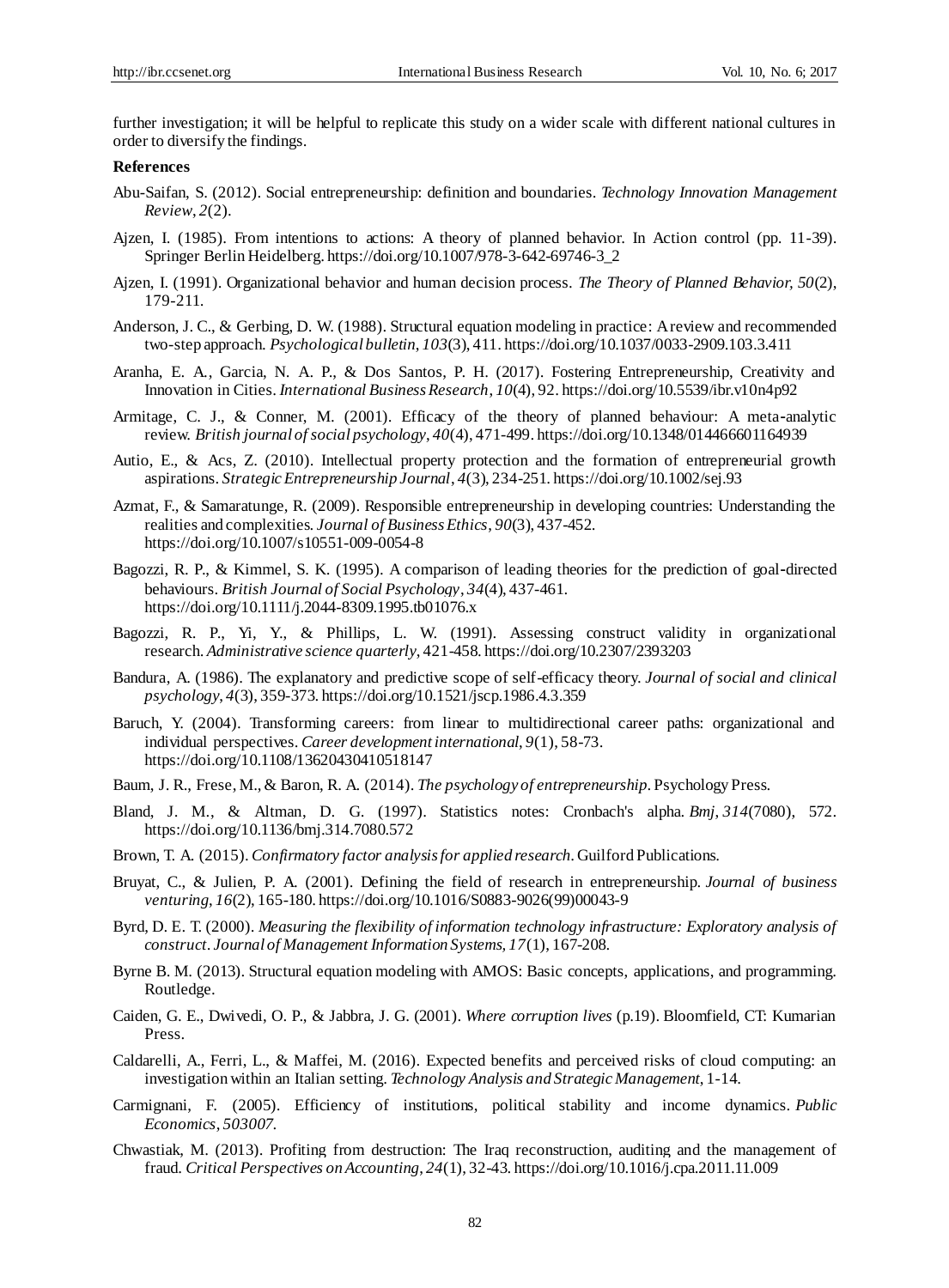- Cohen, J., Krishnamoorthy, G., & Wright, A. (2010). Corporate governance in the post‐Sarbanes‐Oxley era: Auditors' experiences. *Contemporary Accounting Research*, *27*(3), 751-786. https://doi.org/10.1111/j.1911-3846.2010.01026.x
- Covin, J. G., & Slevin, D. P. (1991). A conceptual model of entrepreneurship as firm behavior. *Entrepreneurship: Critical perspectives on business and management*, *3*, 5-28.
- D'Onza, G., Brotini, F., & Zarone, V. (2016). Disclosure on Measures to Prevent Corruption Risks: A Study of Italian Local Governments. *International Journal of Public Administration*, 1-13.
- Davidsson, P. (1995). Culture, structure and regional levels of entrepreneurship. *Entrepreneurship and Regional Development*, *7*(1), 41-62. https://doi.org/10.1080/08985629500000003
- De Groot, J. I., & Steg, L. (2007). Value orientations and environmental beliefs in five countries validity of an instrument to measure egoistic, altruistic and biospheric value orientations. *Journal of Cross-Cultural Psychology*, *38*(3), 318-332. https://doi.org/10.1177/0022022107300278
- Di Paola, N., Spanò, R., Vona, R., & Caldarelli, A. (2016). Why Do Life Scientists Decide to Become Entrepreneurs? The Role of Motivations. *International Journal of Business and Management*, *11*(5), 57. https://doi.org/10.5539/ijbm.v11n5p57
- Douglas, E. J., & Shepherd, D. A. (2002). Self-employment as a career choice: Attitudes, entrepreneurial intentions, and utility maximization. *Entrepreneurship theory and practice*, *26*(3), 81-90.
- Dutton, J. E., & Ashford, S. J. (1993). Selling issues to top management. *Academy of management review*, *18*(3), 397-428.
- Dyer, W. G. (1994). Potential contributions of organizational behavior to the study of family-owned businesses. *Family Business Review*, *7*(2), 109-131. https://doi.org/10.1111/j.1741-6248.1994.00109.x
- Estrin S., Meyer K., & Bytchkova M. (2013). 'Entrepreneurship in transition economies', in M. Casson et al. (eds), Oxford Handbook of Entrepreneurship, Oxford University Press, Oxford, 2006. Also see S. Estrin, J. A. Korosteleva, and T. Mickiewicz, 'Which institutions encourage entrepreneurial growth aspirations?', *Journal of Business Venturing, 28*(4), 564-580. https://doi.org/10.1016/j.jbusvent.2012.05.001
- Estrin, S., Korosteleva, J., & Mickiewicz, T. (2013). Which institutions encourage entrepreneurial growth aspirations? *Journal of business venturing*, *28*(4), 564-580.
- Everett, J., Neu, D., & Rahaman, A. S. (2007). Accounting and the global fight against corruption. *Accounting, Organizations and Society*, *32*(6), 513-542. https://doi.org/10.1016/j.aos.2006.07.002
- Fatoki, O. O. (2010). Graduate entrepreneurial intention in South Africa: motivations and obstacles. *International Journal of Business and Management*, *5*(9), 87-98.
- Fayolle, A., & Liñán, F. (2014). The future of research on entrepreneurial intentions. *Journal of Business Research*, *67*(5), 663-666. https://doi.org/10.1016/j.jbusres.2013.11.024
- Fjeldstad, O. H., & Tungodden, B. (2003). Fiscal corruption: A vice or a virtue? *World Development*, *31*(8), 1459-1467. https://doi.org/10.1016/S0305-750X(03)00089-5
- Gangwar, H., Date, H., & Raoot, A. (2014), Review on IT adoption: insights from recent technologies, *Journal of Enterprise Information Management, 27*(4), 488-502. https://doi.org/10.1108/JEIM-08-2012-0047
- Gartner, W. B. (1990). What are we talking about when we talk about entrepreneurship? *Journal of Business venturing*, *5*(1), 15-28. https://doi.org/10.1016/0883-9026(90)90023-M
- Gibb, A. (2002). In pursuit of a new 'enterprise'and 'entrepreneurship'paradigm for learning: creative destruction, new values, new ways of doing things and new combinations of knowledge. *International Journal of Management Reviews*, *4*(3), 233-269. https://doi.org/10.1111/1468-2370.00086
- Glynn, P. S. J., & Korbrin, M. N. (1997). The globalization of corruption. In K. A. Elliott, ed., *Corruption and the Global Economy*, 7-27, Institute for International Economics, Washington DC.
- Gozukara, I., & Colakoglu, N. (2016). Enhancing Entrepreneurial Intention and Innovativeness of University Students: The Mediating Role of Entrepreneurial Alertness. *International Business Research*, *9*(2), 34. https://doi.org/10.5539/ibr.v9n2p34
- Griffiths, M. D., Kickul, J., & Carsrud, A. L. (2009). Government bureaucracy, transactional impediments, and entrepreneurial intentions. *International Small Business Journal*, *27*(5), 626-645. https://doi.org/10.1177/0266242609338752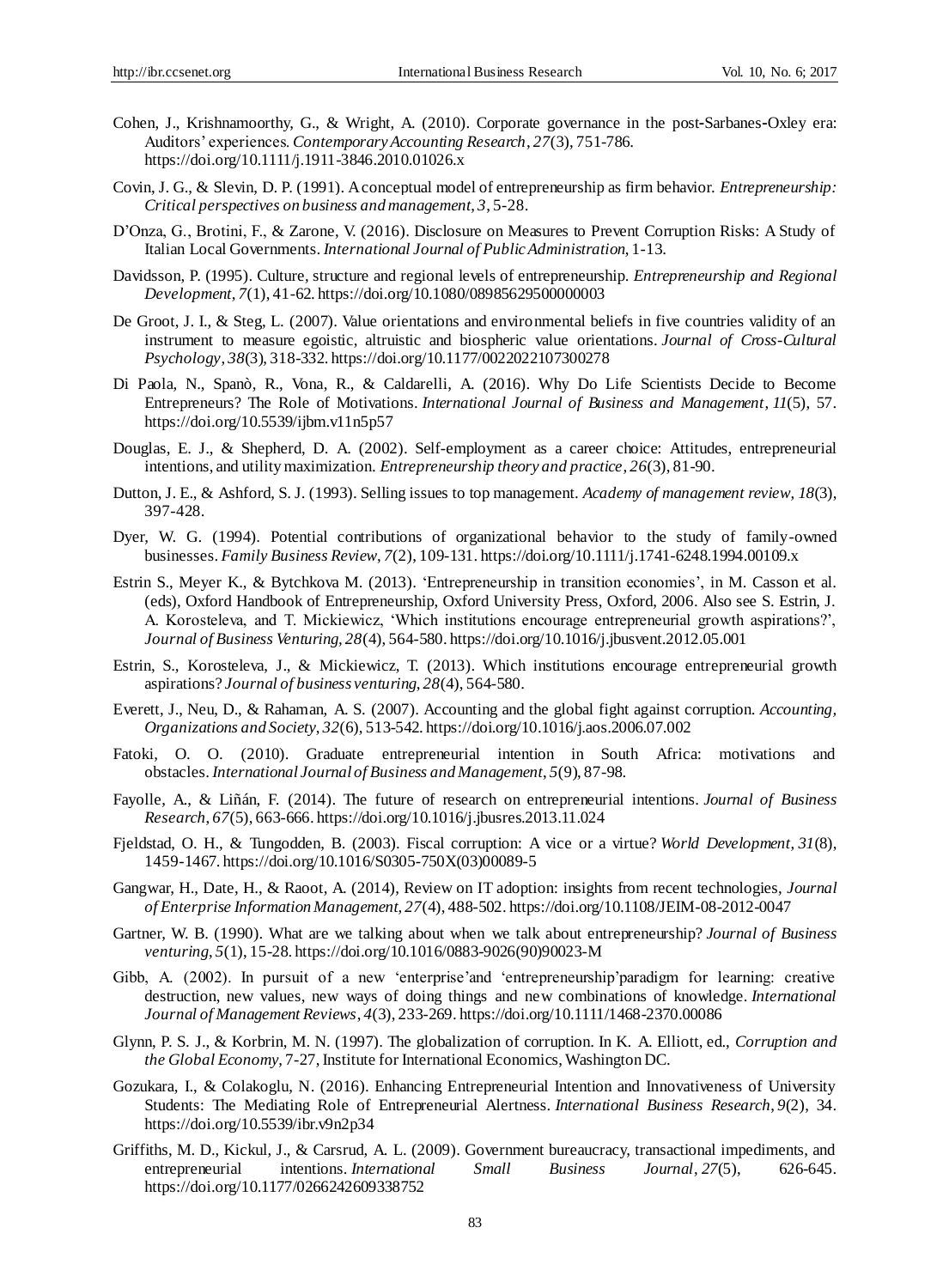- Gupta, S., Davoodi, H., & Alonso-Terme, R. (2002). Does corruption affect income inequality and poverty?. *Economics of governance*, *3*(1), 23-45. https://doi.org/10.1007/s101010100039
- Hair, J. F., Black, W. C., Babin, B. J., Anderson, R. E., & Tatham, R. L. (1998). Multivariate data analysis . Uppersaddle River. *Multivariate Data Analysis (5th ed) Upper Saddle River*.
- Hall, C. (2002). Entrepreneurship Densities in APEC and Europe: How many entrepreneurs should there be in China, or other developing economies? *Small Enterprise Research*, *10*(1), 3-14. https://doi.org/10.5172/ser.10.1.3
- Hamir, M. A. (1999). 'Keynote Address', in K. Frimpong and G. Jacques (eds.), Corruption, Democracy and Good Governance in Africa: Essays on Accountability and Ethical Behaviour (Lentswe La Lesedi, Gaborone, Botswana), pp. 1-8.
- Harackiewicz, J. M., Barron, K. E., Tauer, J. M., & Elliot, A. J. (2002). Predicting success in college: A longitudinal study of achievement goals and ability measures as predictors of interest and performance from freshman year through graduation. *Journal of Educational Psychology*, *94*(3), 562. https://doi.org/10.1037/0022-0663.94.3.562
- Harris, M. L., & Gibson, S. G. (2008). Examining the entrepreneurial attitudes of US business students. *Education+ Training*, *50*(7), 568-581. https://doi.org/10.1108/00400910810909036
- Hatten, T. S., & Ruhland, S. K. (1995). Student attitude toward entrepreneurship as affected by participation in an SBI program. *Journal of Education for Business*, *70*(4), 224-227. https://doi.org/10.1080/08832323.1995.10117754
- Henderson, R., & Robertson, M. (1999). Who wants to be an entrepreneur? Young adult attitudes to entrepreneurship as a career. *Education+ Training*, *41*(5), 236-245. https://doi.org/10.1108/00400919910279973
- Henry, C., Hill, F., & Leitch, C. (2005). Entrepreneurship education and training: can entrepreneurship be taught? Part I. *Education+ Training*, *47*(2), 98-111. https://doi.org/10.1108/00400910510586524
- Henseler, J., Ringle, C. M., & Sarstedt, M. (2015). A new criterion for assessing discriminant validity in variance-based structural equation modeling. *Journal of the Academy of Marketing Science*, *43*(1), 115-135. https://doi.org/10.1007/s11747-014-0403-8
- Hosmer Jr, D. W., Lemeshow, S., & Sturdivant, R. X. (2013). *Applied logistic regression* (Vol. 398). John Wiley and Sons. https://doi.org/10.1002/9781118548387
- Hu, L. T., & Bentler, P. M. (1995). Evaluating model fit.
- Hu, L. T., & Bentler, P. M. (1998). Fit indices in covariance structure modeling: Sensitivity to underparameterized model misspecification. *Psychological methods, 3*(4), 424. https://doi.org/10.1037/1082-989X.3.4.424
- Hu, L. T., & Bentler, P. M. (1999). Cutoff criteria for fit indexes in covariance structure analysis: Conventional criteria versus new alternatives. *Structural equation modeling: a multidisciplinary journal, 6*(1), 1-55. https://doi.org/10.1080/10705519909540118
- Hussain, J. G., Scott, J. M., & Hannon, P. D. (2008). The new generation: characteristics and motivations of BME graduate entrepreneurs. *Education+ Training*, *50*(7), 582-596. https://doi.org/10.1108/00400910810909045
- Kaiser, H. F. (1970). *A second generation little jiffy*. *Psychometrika, 35*(4), 401-415. https://doi.org/10.1007/BF02291817
- Kaufmann, D., Kraay, A., and Mastruzzi, M. (2006). Measuring corruption: myths and realities. *Development outreach*, *8*(2), 124-137.
- Kautonen, T., Gelderen, M., & Fink, M. (2015). Robustness of the theory of planned behavior in predicting entrepreneurial intentions and actions. *Entrepreneurship Theory and Practice*, *39*(3), 655-674. https://doi.org/10.1111/etap.12056
- Kautonen, T., Tornikoski, E. T., & Kibler, E. (2011). Entrepreneurial intentions in the third age: the impact of perceived age norms. *Small business economics*, *37*(2), 219-234. https://doi.org/10.1007/s11187-009-9238-y
- Kolvereid, L., & Isaksen, E. (2006). New business start-up and subsequent entry into self-employment. *Journal*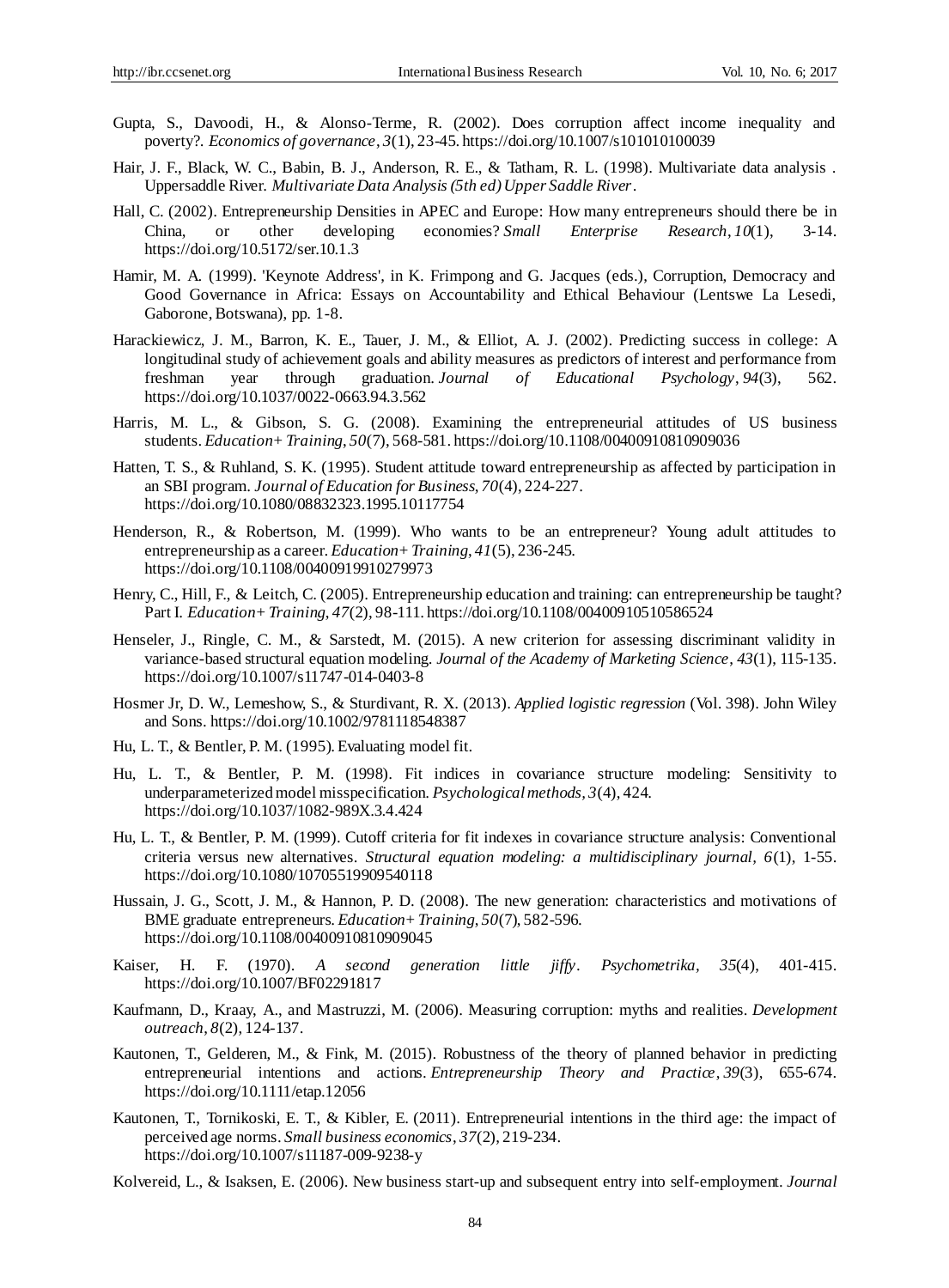*of Business Venturing*, *21*(6), 866-885. https://doi.org/10.1016/j.jbusvent.2005.06.008

- Krueger, N. F., & Brazeal, D. V. (1994). Entrepreneurial potential and potential entrepreneurs. *Entrepreneurship theory and practice*, *18*, 91-91.
- Krueger, N. F., Reilly, M. D., & Carsrud, A. L. (2000). Competing models of entrepreneurial intentions. *Journal of business venturing*, *15*(5), 411-432. https://doi.org/10.1016/S0883-9026(98)00033-0
- Krueger, N., & Dickson, P. R. (1994). How believing in ourselves increases risk taking: Perceived self‐efficacy and opportunity recognition. *Decision Sciences*, *25*(3), 385-400. https://doi.org/10.1111/j.1540-5915.1994.tb01849.x
- Kuratko, D. F. (2005). The emergence of entrepreneurship education: Development, trends, and challenges. *Entrepreneurship theory and practice*, *29*(5), 577-598. https://doi.org/10.1111/j.1540-6520.2005.00099.x
- Lambsdorff, J. G. (2003). How corruption affects productivity. *Kyklos*, *56*(4), 457-474. https://doi.org/10.1046/j.0023-5962.2003.00233.x
- Li, M., & Bray, M. (2007). Cross-border flows of students for higher education: Push-pull factors and motivations of mainland Chinese students in Hong Kong and Macau. *Higher Education, 53*(6), 791-818. https://doi.org/10.1007/s10734-005-5423-3
- Liñán, F., & Chen, Y. W. (2009). Development and Cross‐Cultural application of a specific instrument to measure entrepreneurial intentions. *Entrepreneurship theory and practice*, *33*(3), 593-617. https://doi.org/10.1111/j.1540-6520.2009.00318.x
- Lund, K. (2016). Facilitating corporate entrepreneurial behavior: A study of corporate entrepreneurial behavior in corporate banking.
- Martin, R. L., & Osberg, S. (2007). Social entrepreneurship: The case for definition. *Stanford social innovation review*, *5*(2), 28-39.
- Matlay, H. (2006). Researching entrepreneurship and education: Part 2: what is entrepreneurship education and does it matter? *Education+ Training*, *48*(8/9), 704-718. https://doi.org/10.1108/00400910610710119
- McDonald, R. P. (1981). *The dimensionality of tests and items*. *British Journal of mathematical and statistical Psychology, 34*(1), 100-117. https://doi.org/10.1111/j.2044-8317.1981.tb00621.x
- Melgar, N., Rossi, M., & Smith, T. W. (2010). The perception of corruption in a cross-country perspective: why are some individuals more perceptive than others? *Economia Aplicada*, *14*(2), 183-198. https://doi.org/10.1590/S1413-80502010000200004
- Min, H., & Galle W. P. (2003). *E-purchasing: profiles of adopters and nonadopters*. *Industrial Marketing Management, 32*(3), 227-233. https://doi.org/10.1016/S0019-8501(02)00266-3
- Minniti, M., & Bygrave, W. (2003). Global entrepreneurship monitor: national entrepreneurship assessment. *United States of America*.
- Mitchell, R. K., Busenitz, L. W., Bird, B., Marie Gaglio, C., McMullen, J. S., Morse, E. A., & Smith, J. B. (2007). The central question in entrepreneurial cognition research 2007. *Entrepreneurship Theory and Practice*, *31*(1), 1-27. https://doi.org/10.1111/j.1540-6520.2007.00161.x
- Montano, D. E., & Kasprzyk, D. (2015). Theory of reasoned action, theory of planned behavior, and the integrated behavioral model. *Health behavior: Theory, research and practice*.
- Omorede, A., Thorgren, S., & Wincent, J. (2015). Entrepreneurship psychology: a review. *International Entrepreneurship and Management Journal*, *11*(4), 743-768. https://doi.org/10.1007/s11365-014-0307-6
- Otusanya, O. J. (2011). The role of multinational companies in tax evasion and tax avoidance: The case of Nigeria.*Critical Perspectives on Accounting*, *22*(3), 316-332. https://doi.org/10.1016/j.cpa.2010.10.005
- Phan, P. H., Wong, P. K., & Wang, C. K. (2002). Antecedents to entrepreneurship among university students in Singapore: beliefs, attitudes and background. *Journal of Enterprising Culture*, *10*(02), 151-174. https://doi.org/10.1142/S0218495802000189
- Politis, D. (2005). The process of entrepreneurial learning: A conceptual framework. *Entrepreneurship theory and practice*, *29*(4), 399-424. https://doi.org/10.1111/j.1540-6520.2005.00091.x
- Quazi, R., Vemuri, V., & Soliman, M. (2014). Impact of corruption on foreign direct investment in